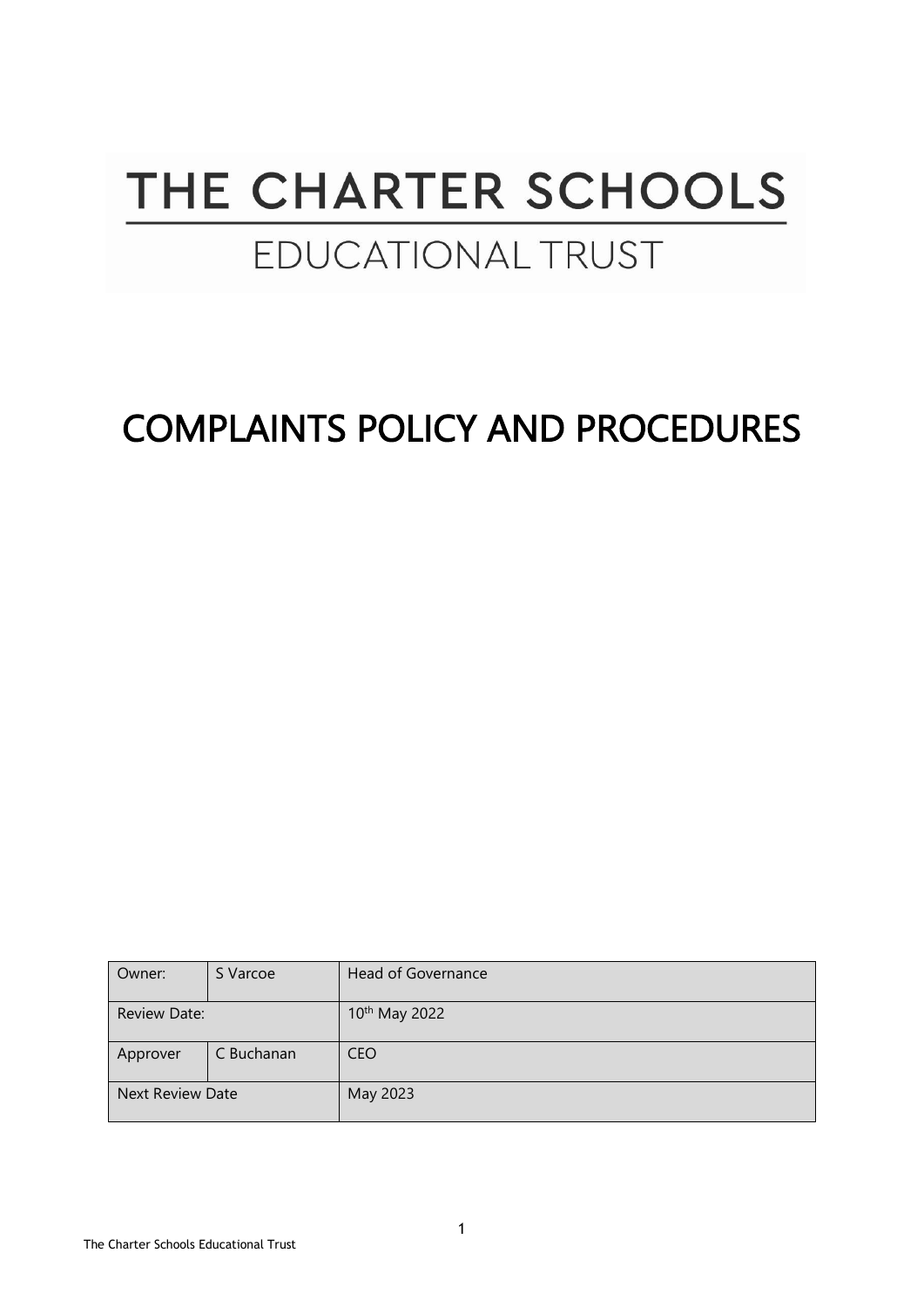## STATEMENT OF INTENT

The Charter Schools Educational Trust (the 'Trust') is committed to ensuring that the highest standards are maintained at their schools both in the provision of education to pupils and in every other aspect of the running of the schools. A complaints procedure is an important part of the management of well-run schools allowing parents and others the opportunity to voice any concerns they may have through appropriate channels. This policy explains the procedure that has been adopted by the Trust Board to ensure a timely, systematic and fair approach to the resolution of such concerns.

When responding to complaints, we aim to:

- Be impartial and non-adversarial
- Facilitate a full and fair investigation by an independent person or panel, where necessary
- Address all the points at issue and provide an effective and prompt response
- Respect complainants' desire for confidentiality
- Treat complainants with respect and courtesy
- Ensure that any decisions we make are lawful, rational, reasonable, fair and proportionate, in line with the principles of administrative law
- Keep complainants informed of the progress of the complaints process
- Consider how the complaint can feed into school improvement evaluation processes

We try to resolve concerns or complaints by informal means wherever possible. Where this is not possible, formal procedures will be followed.

The Trust and its schools will aim to give the complainant the opportunity to complete the complaints procedure in full.

To support this, we will ensure we publicise the existence of this policy and make it available on the Trust and school websites.

Throughout the process, we will be sensitive to the needs of all parties involved, and make any reasonable adjustments needed to accommodate individuals.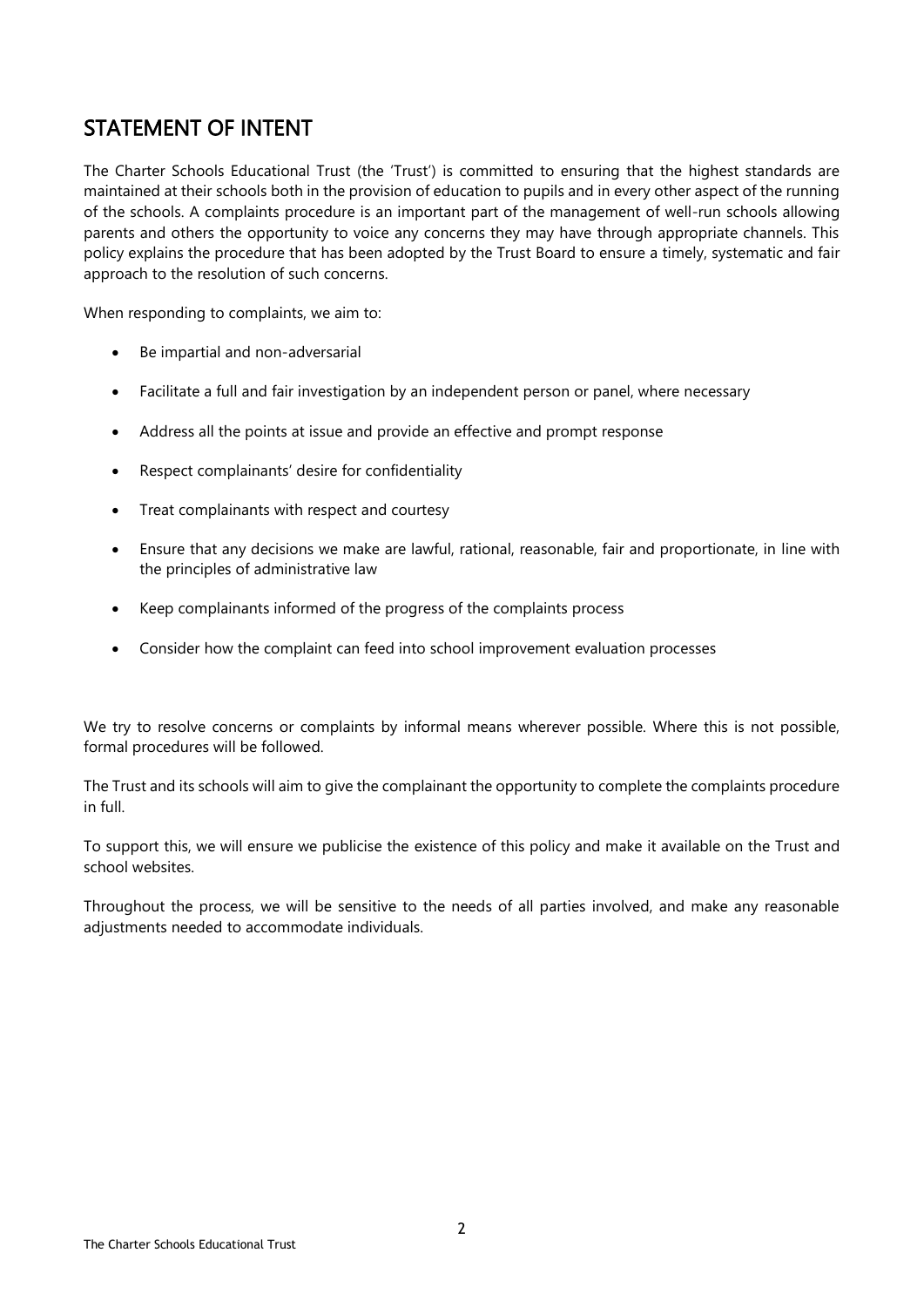## 1 Definitions and Scope

1.1 We recognise the need to be clear about the difference between a concern and a complaint. The DfE guidance explains the difference between a concern and a complaint.

- A concern is defined as "an expression of worry or doubt over an issue considered to be important for which reassurances are sought." The Trust schools will resolve concerns through day-to-day communication as far as possible. Taking informal concerns seriously at the earliest stage reduces the numbers that develop into formal complaints. We aim to ensure that concerns are handled, if at all possible, without the need for formal procedures
- A complaint is defined as "an expression of dissatisfaction however made, about actions taken or a lack of action."

Our formal complaints procedure is only necessary if efforts to resolve the concern informally are unsuccessful. In most cases, a class teacher or an individual delivering the service will receive the first approach. Our staff development process includes training to help staff resolve issues on the spot, including apologising where necessary.

Our formal procedures are invoked when initial attempts to resolve the issue are unsuccessful and the person raising the concern remains dissatisfied and wishes to take the matter further. (See appendix 1 and appendix 2.)

- 'meeting' means an in person or virtual meeting (i.e. telephone or video conference where all parties can participate verbally), virtual meetings will only be held in the event that all parties have access to appropriate equipment to attend and are happy to do so. If the parties are unable to meet virtually and the meeting must take place in person, the meeting may be postponed until it is deemed safe to hold an in-person meeting, at the discretion of the trust.
- 'parent' means a parent, carer or anyone with legal responsibility for a child;
- 'School days' excludes weekends and school holidays and periods of partial or total school closure;
- 'Trust' means The Charter Schools Educational Trust

1.2 The timeframes referred to in this policy are our usual timeframes and the Trust and its schools will seek to adhere to these timeframes where possible.

1.3 Reasonable adjustments will be made to this procedure where required to ensure that all complainants can access and complete this complaints procedure.

1.4 This procedure is made accessible to the public on the Trust and each school's website.

1.5 All staff will be made aware of this complaints procedure and are expected to review this policy regularly in order that they are familiar with our process of dealing with complaints and can be of assistance when an issue is brought to their attention.

1.6 This procedure does not apply to complaints related to the following headings which are dealt with under separate procedures:

- Any complaint relating to child protection. (These will immediately be raised with the local
- authority (LA) for them to handle.)
- Complaints arising through conflict between estranged parents over the application of parental responsibility. (These will be dealt with having the best interest of the child in mind and with reference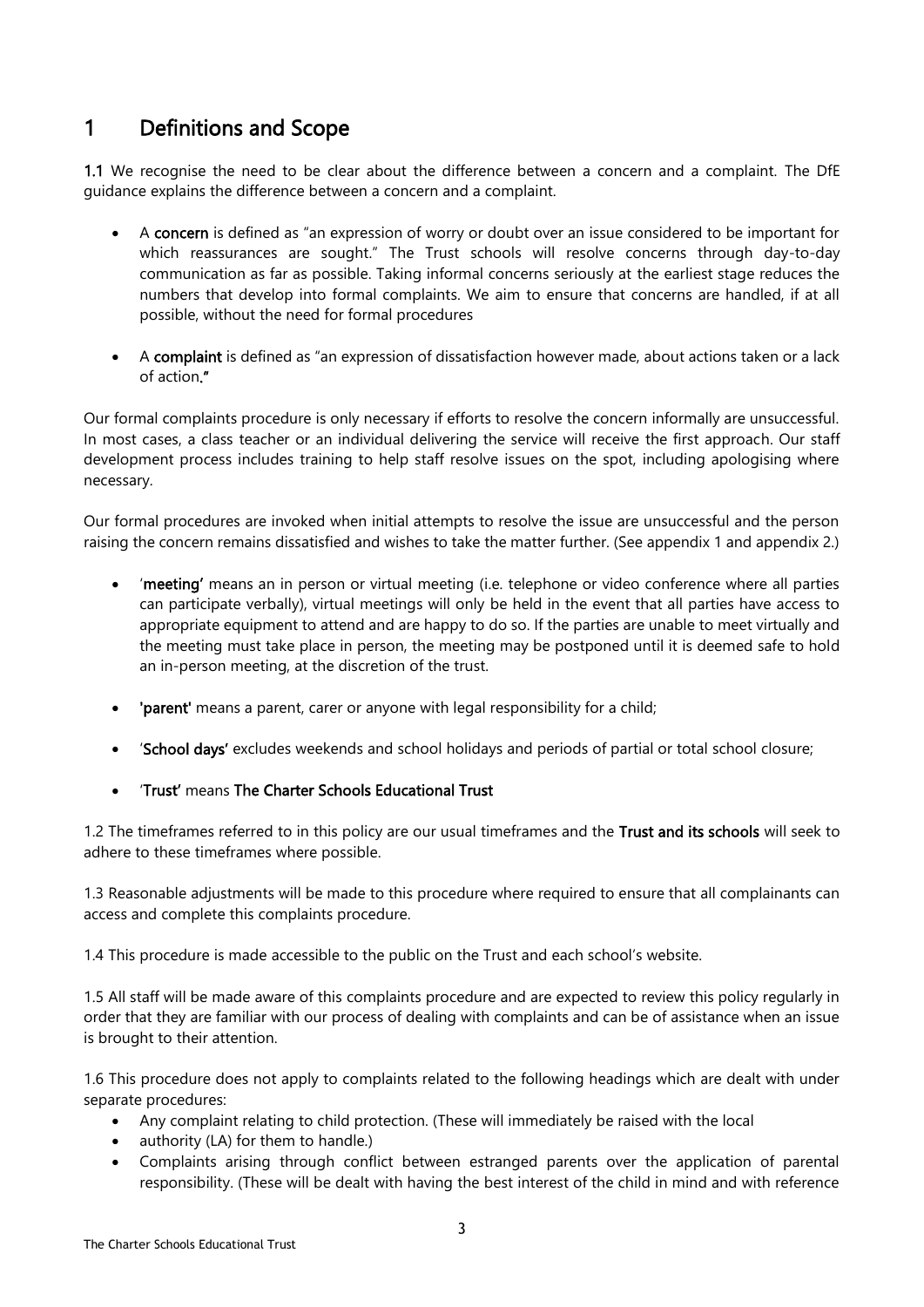to the DFE guidance 'Understanding and Dealing with Issues Relating to Parental Responsibility January 2016' and with further legal advice if necessary.)

- Curriculum complaints
- Admissions & Exclusions
- Statutory assessments of special educational needs and disabilities (SEND)
- Provision of Collective Worship and Religious Education
- Allegations of bullying by pupils
- Matters likely to require a Child Protection investigation
- School re-organisation proposals
- Whistleblowing
- Staff Grievances
- Staff Discipline
- Complaints about services provided by other providers who may use the school's premises or facilities.

1.7 Arrangements for handling complaints from parents of children with SEND about the school's support are within the scope of this policy. Such complaints should first be made to the pupil's form teacher, Year Leader or the SENCo. They will then be referred to this complaints policy. The individual school SEND policy and information report includes information about the rights of parents of pupils with disabilities who believe that the school has discriminated against their child.

1.8 Complaints about services provided by other providers who use school premises or facilities should be directed to the provider concerned.

1.9 Complaints by employees of the Trust are usually dealt with via the grievance procedure.

It is the Trust's intention that this Complaints Procedure will:

- encourage resolution of problems by informal means wherever possible
- be simple to understand and use
- be impartial
- be non-adversarial
- be compliant with the Trust's obligations under the Equality Act 2010
- allow swift handling with established time-limits for action and keeping people informed of the progress
- ensure a full and fair investigation by an independent person where necessary
- respect people's desire for confidentiality
- address all the points at issue and provide an effective response and appropriate redress, where necessary
- provide information to the Trust or individual school's senior management team so that services can be improved

## 2 Key principles

- 2.1 The Trust expects all complainants to make reasonable attempts to seek an informal resolution.
- 2.2 To investigate your complaint properly and fairly, we have implemented a staged approach. We anticipate that almost all complaints that arise will be resolved at Stage 1 or Stage 2 below.
- 2.3 We expect our members of staff to be addressed in a respectful manner and for communication to remain calm at all times. The procedure under Part 3 will only be used on very rare occasions to deal with unreasonably persistent complainants or unreasonable complainant behaviour.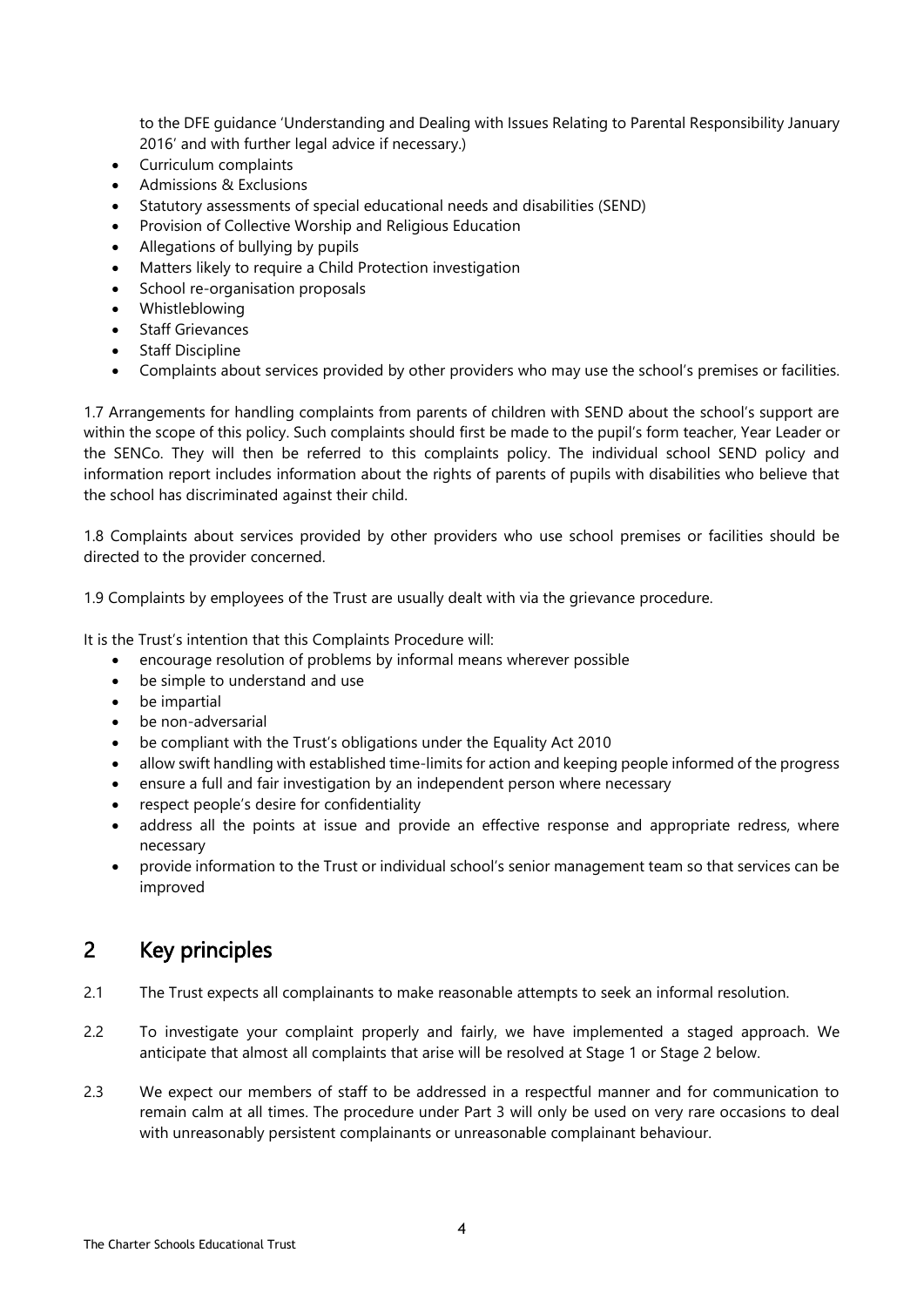- 2.4 Concerns or complaints should be brought to our attention as soon as possible. Any matter raised more than 6 months after the incident being complained of (or, where a series of associated incidents have occurred, within 6 months of the last of these incidents) will not be considered unless the Headteacher (read also Head of School or Executive Headteacher or CEO) accepts that there are good reasons to explain the delay or the complaint is about a particularly serious matter.
- 2.5 Where a complaint is received outside of term time, we will consider it to have been received on the first school day following the holiday period
- 2.6 On rare occasions a school may receive complaints from a number of parents relating to the same issue. In order to deal with these complaints efficiently the school will follow the procedure set out in Part 4.
- 2.7 If it becomes necessary to alter the time limits and deadlines set out within this procedure, you will be advised accordingly and given an explanation as to why this has been the case and provided with revised timescales. If other bodies are investigating aspects of the complaint, for example the police, local authority safeguarding teams or tribunals/courts, this may impact on our ability to adhere to the timescales within this procedure or result in the procedure being suspended until those public bodies have completed their investigations.
- 2.8 Complainants should not approach individual local governors or trustees to raise concerns or complaints. They have no power to act on an individual basis and it may prevent them from considering complaints at later stages.

## 3 Records of complaints

A record will be kept of all written formal complaints, including at what stage they were resolved, and action taken by us as a result of those complaints regardless of whether they were upheld. Correspondence, statements and records relating to individual complaints will be kept confidential except where:

- access is requested by the Secretary of State;
- disclosure is required in the course of a school inspection;
- an individual has a legal right to access their own personal data contained within such documentation; or
- under other legal authority.

We will make the findings and recommendations of the panel available for inspection by the Trust and the Headteacher.

Records of stage 2 complaints will be kept for 3 years from date of resolution in line with the Trust's records management and retention policy. Records of stage 3 complaints considered by the Governors Complaints Committee or Trust Complaints Committee will be retained for 6 years.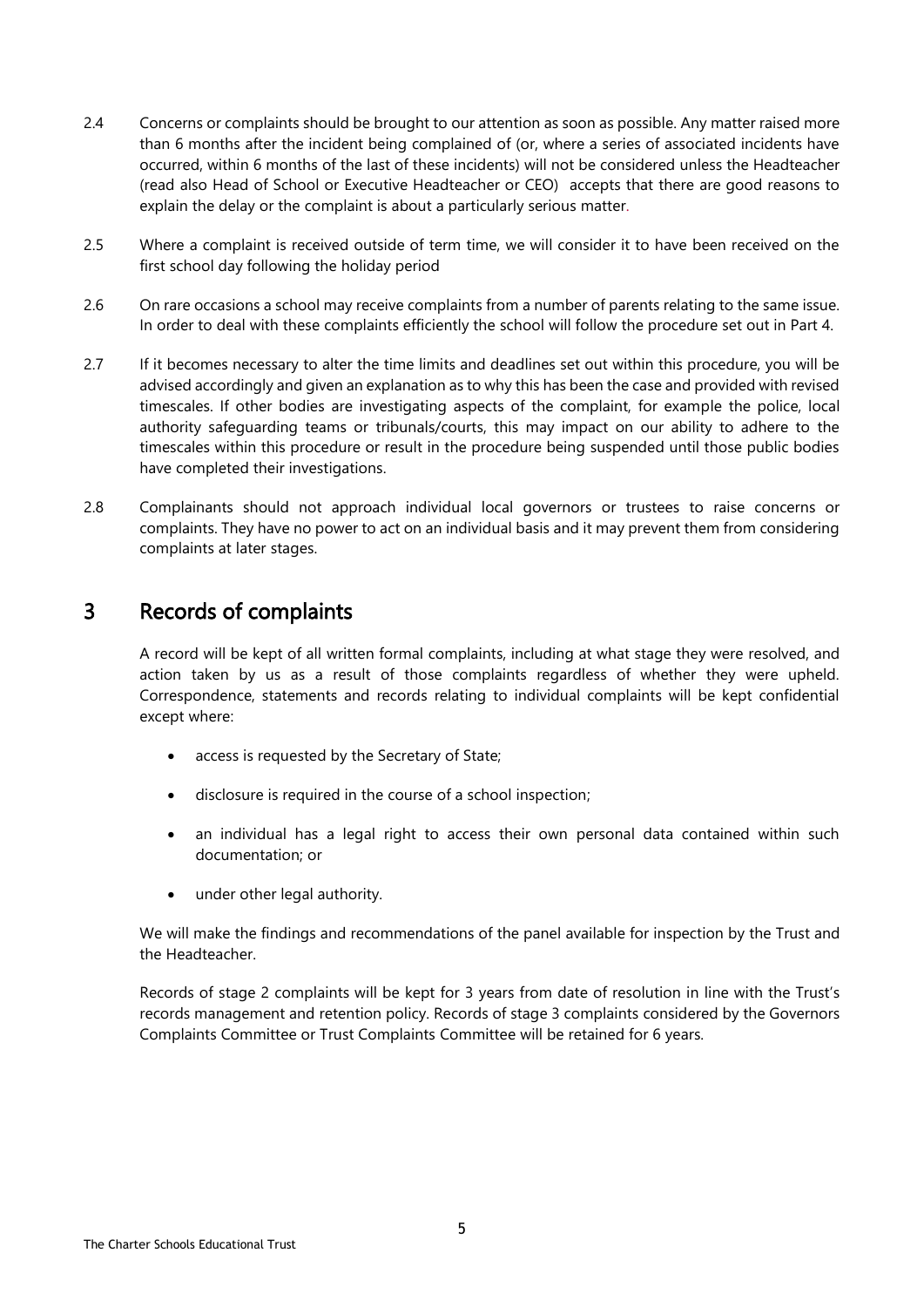## **4 Monitoring and Review**

4.1 The Headteacher will report on the operation of the Complaints Procedure to the CEO termly and the CEO will report to the Trust Board once a year. This report will include:

- the number of formal complaints that have been made.
- the number that have been satisfactorily dealt with at the point of the original investigation.
- the number of occasions on which the Complaint Panel has met.
- any significant recommendations for amendments to school or Trust policies or practice as a result of the complaints made.
- any issues that have arisen in the operation of the Complaints Procedure.

4.2 The Headteacher's report will respect the confidentiality of the individual.

4.3 In the light of the CEO report, the Trust Board will consider whether or not the complaints procedure should be amended in any way.

4.4 The complaints records are logged and managed by the identified school Complaints coordinator.

4.5 This policy will be reviewed by the Head of Trust Governance and Compliance each year or often if there is a significant organisational change or change to legislation.

4.6 After each review, the policy will be approved by the CEO and shared across the Trust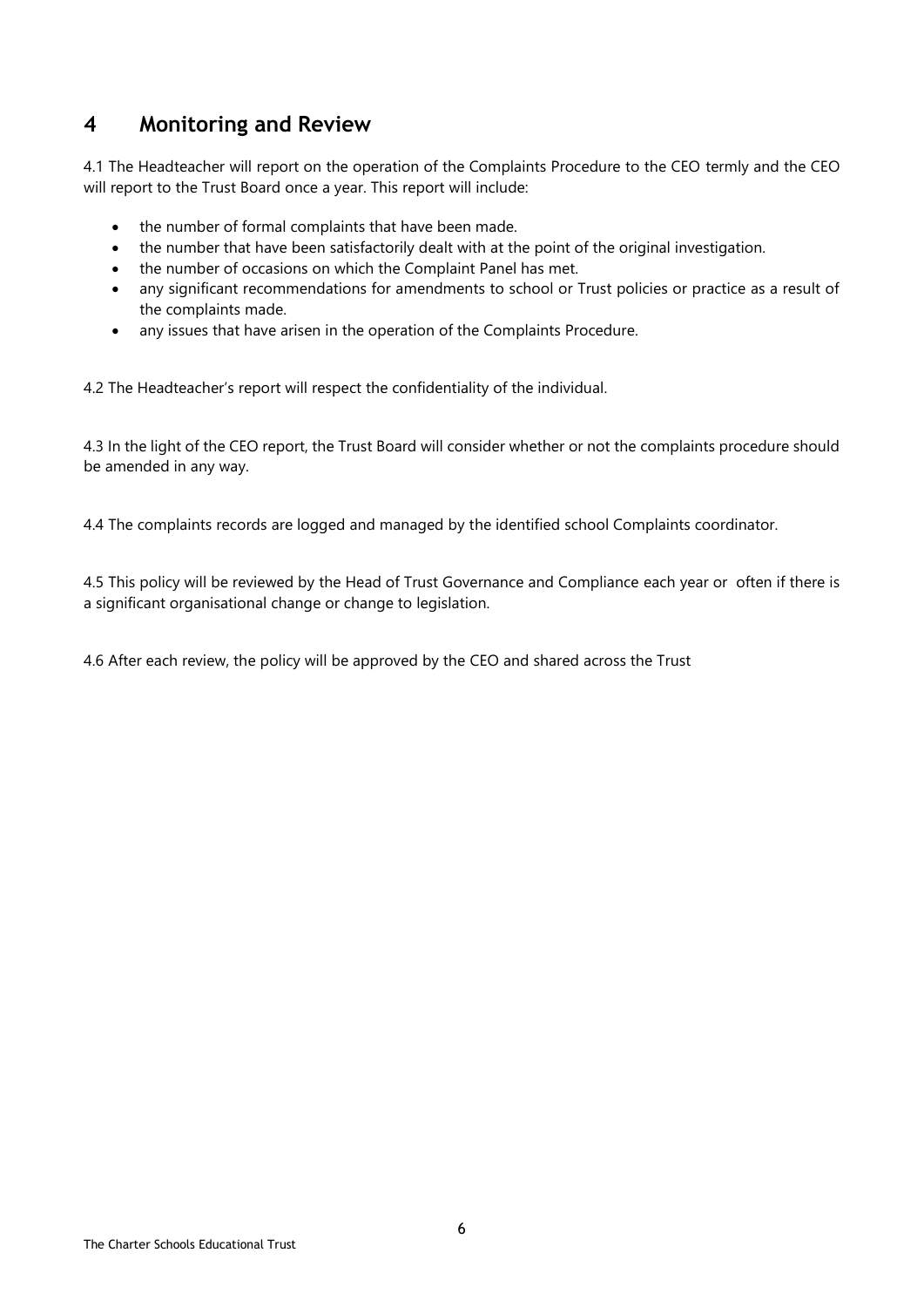## Part 1: Complaints procedure for parents

## Stage 1: Informal concerns

- 1.1 Most enquiries and concerns can be dealt with satisfactorily by the year leader, class teacher or other members of staff without the need to resort to the formal procedure. We value informal meetings and discussions and encourage parents to approach staff with any concerns they may have and aim to resolve all issues with open dialogue and mutual understanding.
- 1.2 It is always helpful if you can fully explain the nature of the concern and identify the outcome you are looking for. Where appropriate, you may be invited to an informal meeting with the member of staff most appropriate for dealing with that concern. The member of staff dealing with the concern will make sure that you are clear on what action (if any) has been agreed. This may be put in writing if appropriate.
- 1.3 If the matter is brought to the attention of the Headteacher they may decide to deal with your concerns directly at this stage. If the concerns are about the Headteacher these should be referred directly to the Trust CEO under Stage 2.
- 1.4 There is no suggested timescale for resolution at this stage given the importance of dialogue through informal discussion, although it would be expected that most issues will be resolved within fifteen school days. Where no satisfactory solution has been found, you will be advised that if you wish your concerns to be considered further you should write to the Headteacher under Stage 2 of this procedure within fifteen school days.

## Stage 2: Formal written complaints

- 2.1 If your concerns are not resolved under Stage 1, you should put your complaint in writing and send this to the Headteacher of the relevant school.
- 2.2 It is especially important that you include a clear statement of the actions that you would like us to take to resolve your complaint. We strongly encourage you to use the Complaint Form provided at Annex 2 of this policy. If you require help in completing the form, please contact the school office. You can also ask third party organisations like the Citizens Advice to help you. In all cases your written complaint must include:
	- the nature of the complaint;
	- details of how the matter has been dealt with so far;
	- the names of potential witnesses, dates and times of events and copies of all relevant documents; and
	- a clear statement of the actions that you would like us to take to resolve your complaint.
- 2.3 Your complaint will normally be acknowledged in writing within five school days of receipt. The acknowledgement will give a brief explanation of the school's complaints procedure and a target date for providing a response to the complaint. This will normally be within fifteen school days of receipt.
- 2.4 If appropriate, the Headteacher (or someone appointed by them) may invite you to a meeting to clarify your complaints and to explore possible resolutions. If you accept that invitation, you may be accompanied by one other person, such as a friend, relative, advocate or interpreter, to assist you. Where possible, this meeting will take place within ten school days of receipt of the written complaint.
- 2.5 If necessary, witnesses will be interviewed, and statements taken from those involved. If the complaint centres on a pupil, the pupil should also be interviewed. Pupils should normally be interviewed with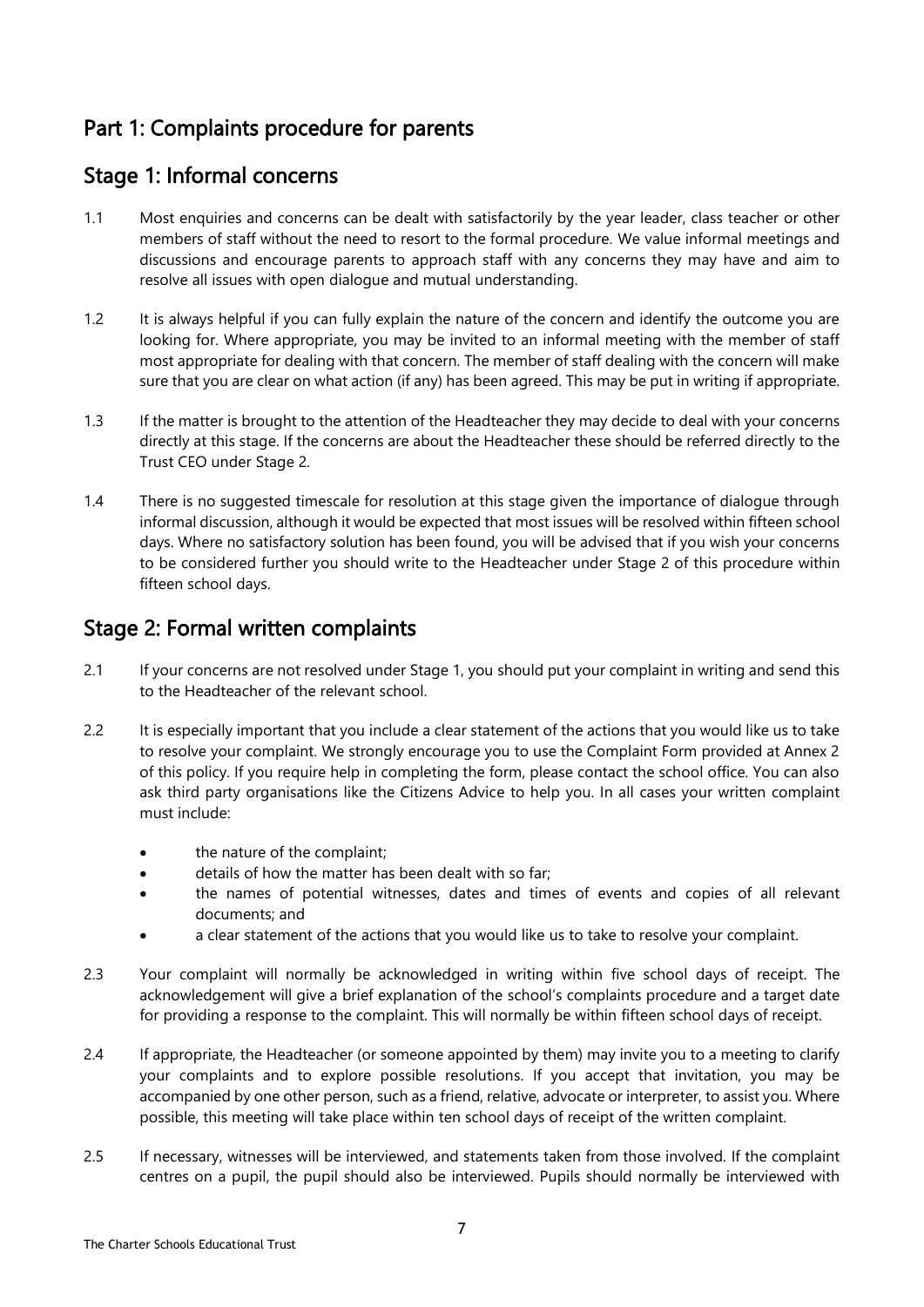their parent present, but if this would seriously delay the investigation of a serious or urgent complaint or if the pupil has specifically said that they would prefer that their parents were not involved, another member of staff with whom the pupil feels comfortable should be present. If the matter includes a complaint relating to a member of staff, the member of staff must have the opportunity to respond to the complaint.

2.6 Once the relevant facts have been established as far as possible, you will be provided with a written response to the complaint, including an explanation of the decision and the reasons for it. This will include what action will be taken to resolve the complaint (if any). You will be advised that if you are dissatisfied with the outcome of the complaint, you may request that your complaint be heard by the Complaints Committee under Stage 3 of this procedure.

#### Q. What if the complaint is about the Headteacher/Executive Headteacher or the Headteacher/Executive Headteacher has already considered your complaint under Stage 1?

In these cases, your complaint should be sent to the Trust CEO at [info@tcset.org.uk](mailto:info@tcset.org.uk) or by post to The Charter Schools Educational Trust, Jarvis Road, London SE22 0EE and they will arrange to carry out the Stage 2 procedure.

#### Q. What if the complaint is about a member of the local governing body?

Complaints about the Chair of Governors should be addressed to S Varcoe, Head of Trust Governance, at [svarcoe@tcset.org.uk](mailto:svarcoe@tcset.org.uk) or by post to The Charter Schools Educational Trust, Jarvis Road, London SE22 0EE. Please mark them as Private and Confidential. The Head of Governance will arrange for a Trustee to investigate the concerns in accordance with Stage 2.

If the complaint is about the Clerk of the Local Governing Body or the local governing body as a whole, you should send your complaint to S Varcoe , Head of Trust Governance, at [svarcoe@tcset.org.uk](mailto:svarcoe@tcset.org.uk) or by post to The Charter Schools Educational Trust, Jarvis Road, London SE22 0EE, who will then determine the most appropriate action with regards stage 2 and stage 3.

#### Q. What if the compliant is about a member of the Trust Shared Services team?

In these cases, your complaint should be sent to the Trust CEO at [info@tcset.org.uk](mailto:info@tcset.org.uk) or by post to The Charter Schools Educational Trust, Jarvis Road, London SE22 0EE and they will arrange to carry out the investigation at the appropriate stage of the procedure.

#### Q. What if the complaint is about the Chief Executive Officer?

If the complaint is about the Chief Executive Officer of the Trust, or if they have been closely involved at Stage 1, your complaint should be sent to S Varcoe, Head of Trust Governance at [svarcoe@tcset.org.uk](mailto:svarcoe@tcset.org.uk) or by post to The Charter Schools Educational Trust, Jarvis Road, London SE22 0EE who will arrange for a Trustee to carry out all the Stage 2 procedures.

#### Q. What if the complaint is about a Trustee

You should contact S Varcoe, Head of Trust Governance, at [svarcoe@tcset.org.uk](mailto:svarcoe@tcset.org.uk) or by post to The Charter Schools Educational Trust, Jarvis Road, London SE22 0EE who will arrange for another Trustee to investigate the concerns in accordance with Stage 2.

If the complaint is about the Clerk to the Trust Board, your complaint should be sent to the Chair of the Trustees at [chair@tcset.org.uk](mailto:chair@tcset.org.uk) or by post to The Charter Schools Educational Trust, Jarvis Road, London SE22 0EE.

If your complaint is about the Trust Board as a whole, you should send your complaint to S Varcoe, Head of Trust Governance, at [svarcoe@tcset.org.uk](mailto:svarcoe@tcset.org.uk) or by post to The Charter Schools Educational Trust, Jarvis Road, London SE22 0EE who will arrange for the matter to be independently investigated.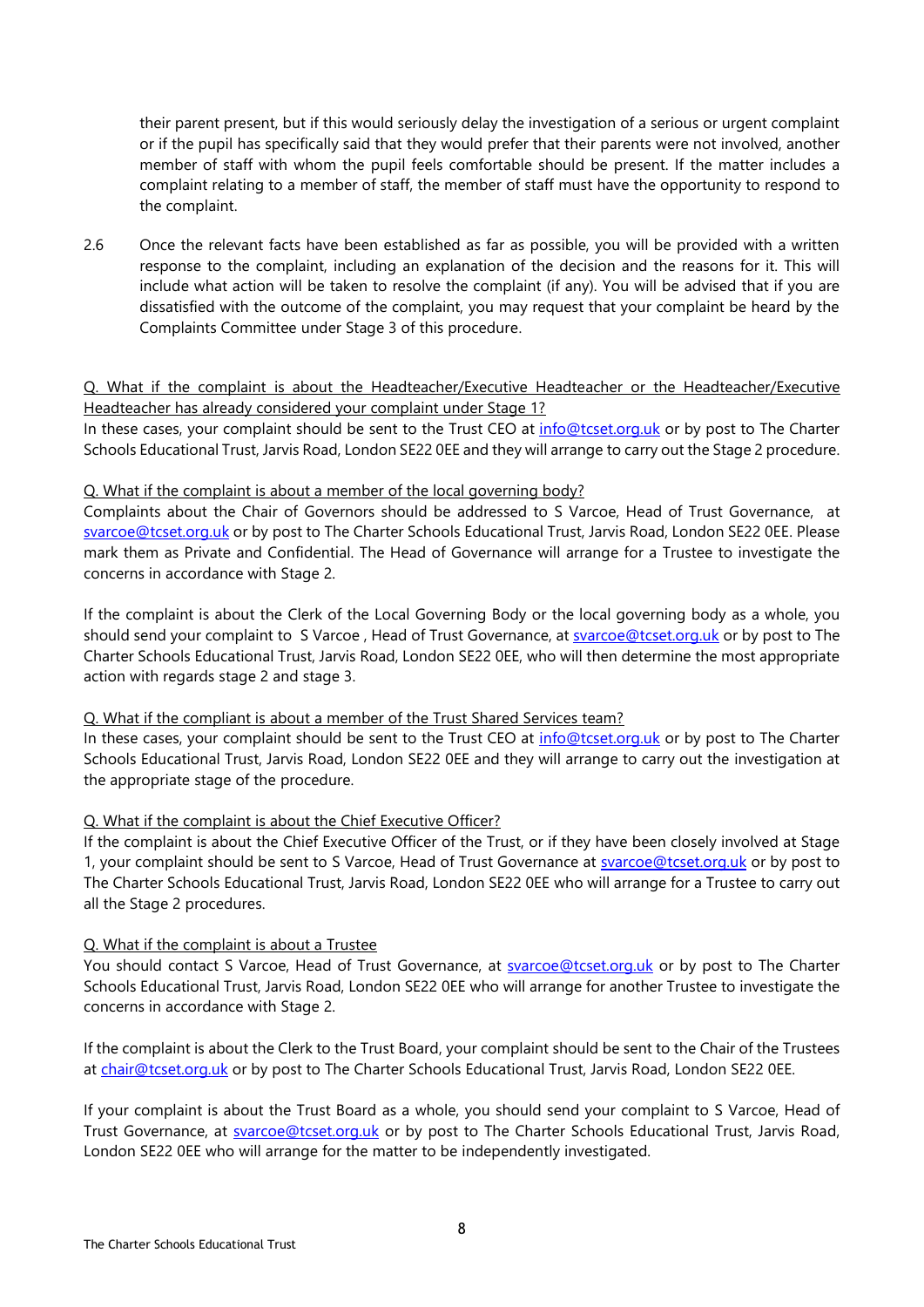## Stage 3: Referral to the Complaints Committee

- 3.1 If you are dissatisfied with the decision under Stage 2, you may request that a Complaints Committee be convened to consider your complaint. The Complaints Committee will not review any new complaints at this stage or consider evidence unrelated to the initial complaint. New complaints must be dealt with from Stage 1 of the procedure.
- 3.2 To request a hearing before the Complaints Committee, you should write to the Clerk to the Governors at [cfentum@tcset.org.uk](mailto:cfentum@tcset.org.uk) within fifteen school days of receiving notice of the outcome of Stage 2. Requests received outside of this time frame will only be considered if exceptional circumstances apply. You should ensure that you provide copies of all relevant documents and state all the grounds for your complaint and the outcome that you are looking for.
- 3.3 Your written request will be acknowledged within five school days of receipt.
- 3.4 The Clerk will arrange for a Complaints Committee to be convened, made up of at least three members, including:
	- members of a local governing body and/or Trustees of the Trust (as appropriate) with no prior involvement in the matter; and,
	- one person who is independent of the management and running of the school (or Trust if the complaint is about Trustees or Trust central services staff).
- 3.5 The Clerk shall appoint one of these members to be the Chair of the Committee.
- 3.6 Every effort will be made to enable the hearing to take place within twenty school days of the receipt of your request. As soon as reasonably practicable and in any event at least five school days before the hearing, you will be sent written notification of the date, time and place of the hearing, together with brief details of the committee members who will be present. Fair consideration will be given to any bona fide objection to a particular member of the committee. You will also be informed of the name of the person who will be presenting the case on behalf of the school (or Trust) (referred to in this policy as the 'school (or Trust) representative'). This may be the person who is the subject of the complaint, the person who undertook the investigation at Stage 2 or another person with sufficient knowledge of the matter.
- 3.7 If, despite best efforts, it is not possible to find a mutually convenient date and time for a hearing within a reasonable timeframe, the Clerk may determine that the hearing proceeds on the basis of written submissions from both parties.
- 3.8 You have the right to be accompanied to the hearing by a friend, relative, advocate or interpreter. You should notify the Clerk in advance if you intend to bring anyone to the hearing.
- 3.9 A copy of the complaint and any other documents provided by you in support of your complaint, or by the school representative in defence of the complaint, will be provided to the Complaints Committee as soon as practicable upon receipt. Copies of these documents shall also be provided to you or the school representative (as applicable) at least three school days before the hearing. The Complaints Committee reserves the right not to consider any documentation presented by either party less than three school days prior to the hearing. The Complaints Committee is under no obligation to hear oral evidence from witnesses but may do so and/or may take written statements into account. The committee will not normally accept recordings of conversations that were obtained covertly and without the informed consent of all parties being recorded.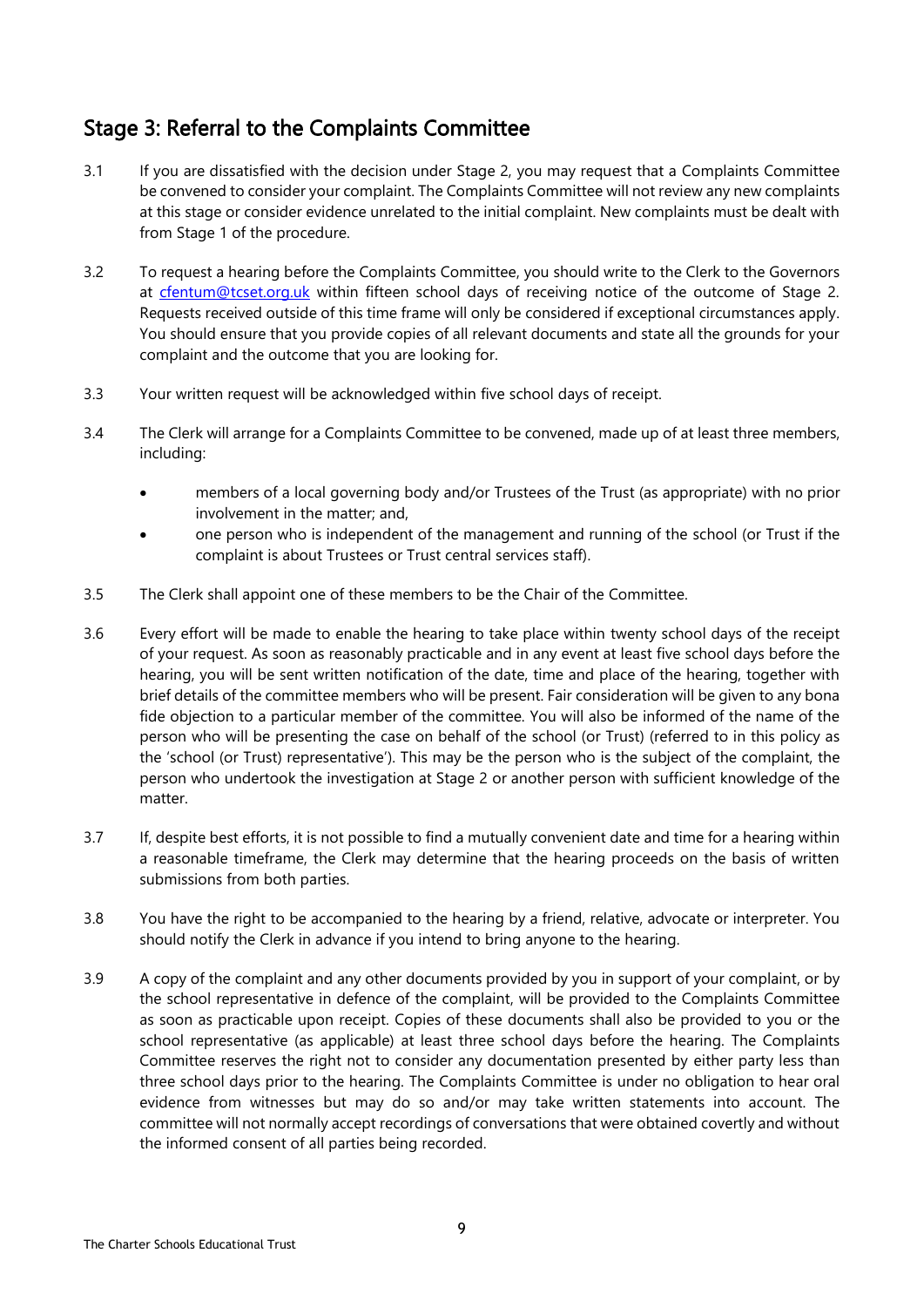- 3.10 The hearing will be conducted to ensure that each party has the opportunity to address the Complaints Committee. The procedure to be followed during the hearing will be explained to the parties by letter in advance of the hearing. The Clerk will ensure that sufficient notes are taken to record an accurate reflection of the points considered and any decisions taken, or actions agreed. Electronic recordings of the hearing will not normally be permitted and, in any event, would require the consent of all those present.
- 3.11 Unless otherwise stated, the procedure for the Stage 3 hearing is as follows:
	- the parent and school representative will enter the hearing together;
	- the Chair of the Committee will introduce the committee members and outline the process;
	- the parent will explain the complaint;
	- the school representative and committee members will question the parent;
	- the school representative will explain the school/Trust's actions;
	- the parent and the committee members will question the school representative;
	- the parent will sum up their complaint;
	- the school representative will sum up the school/Trust's actions;
	- the Chair of the Committee will explain that both parties will hear from the committee within five school days;
	- both parties will leave together while the committee decides;
	- the Clerk will stay to assist the committee with its decision making.

The Clerk and or Complaints Committee reserves the right to modify the above procedure at their sole discretion, for example requiring the parent and the school representative to present their complaint/actions separately to the Complaints Committee in the absence of the other party.

- 3.12 After the hearing, the Complaints Committee will consider their decision and inform you and, where relevant, the person complained about of their decision in writing within five school days. The letter will set out the decision of the committee together with the reasons underpinning that decision. The committee can (by a majority if necessary):
	- dismiss the complaint in whole or in part;
	- uphold the complaint in whole or in part;
	- decide on the appropriate action to be taken to resolve the complaint;
	- recommend changes to the school or Trust systems or procedures to ensure that problems of a similar nature do not happen again.

## Stage 4: Referral of complaint to Education and Skills Funding Agency (ESFA)

- 4.1 If you are dissatisfied with the decision of the Complaints Committee, you are entitled to refer your complaint to the Education and Skills Funding Agency (ESFA). The ESFA will only investigate whether the complaint was handled properly and in accordance with education legislation and any statutory policies connected with the complaint.
- 4.2 At the time of writing this procedure, the ESFA procedure and the ESFA academy complaints form are available at:

<https://www.gov.uk/complain-about-school/state-schools>

Or you can write to the ESFA at the following address:

#### Academy Complaints and Customer Insight Unit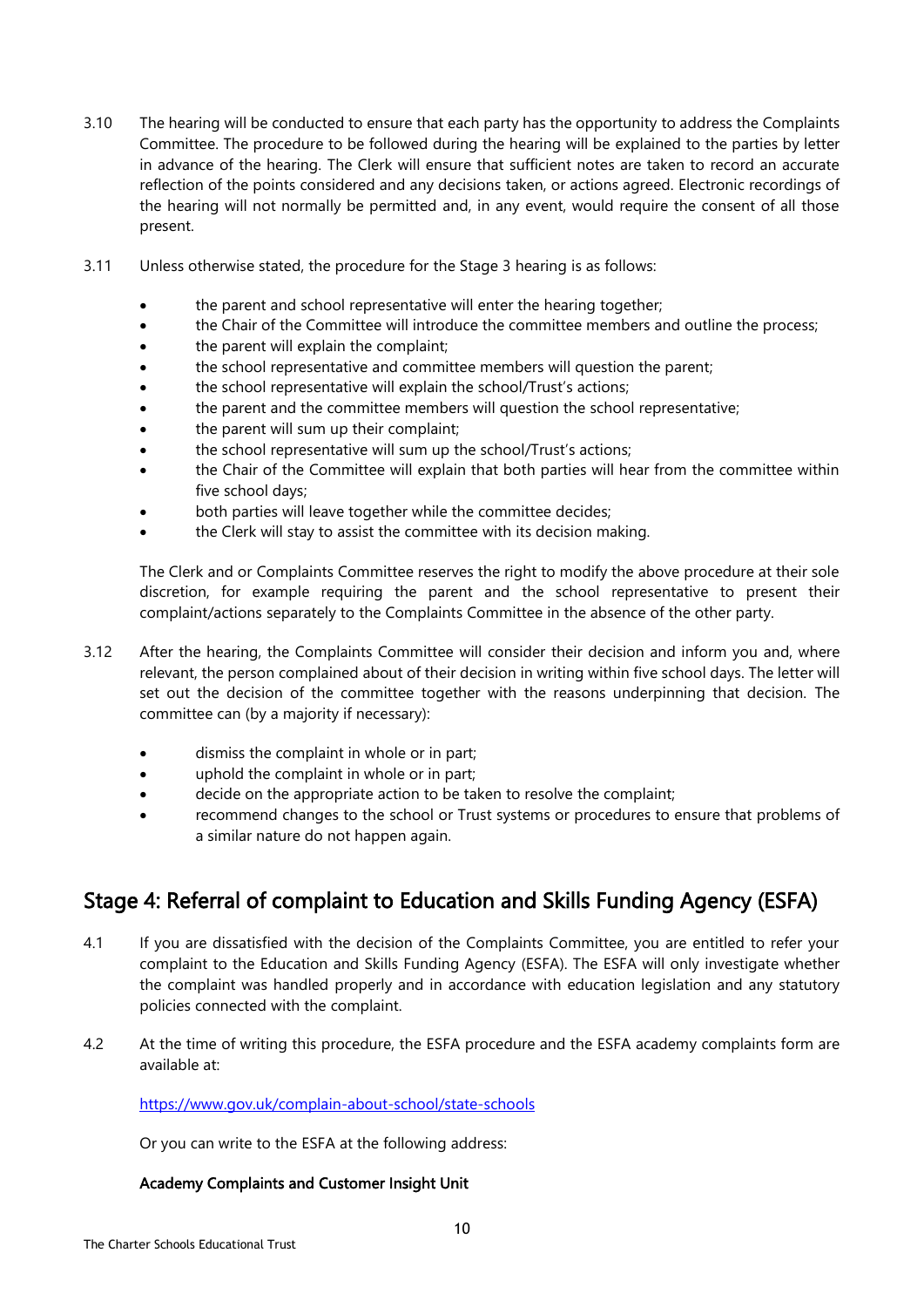Education and Skills Funding Agency Cheylesmore House 5 Quinton Road **Coventry** CV1 2WT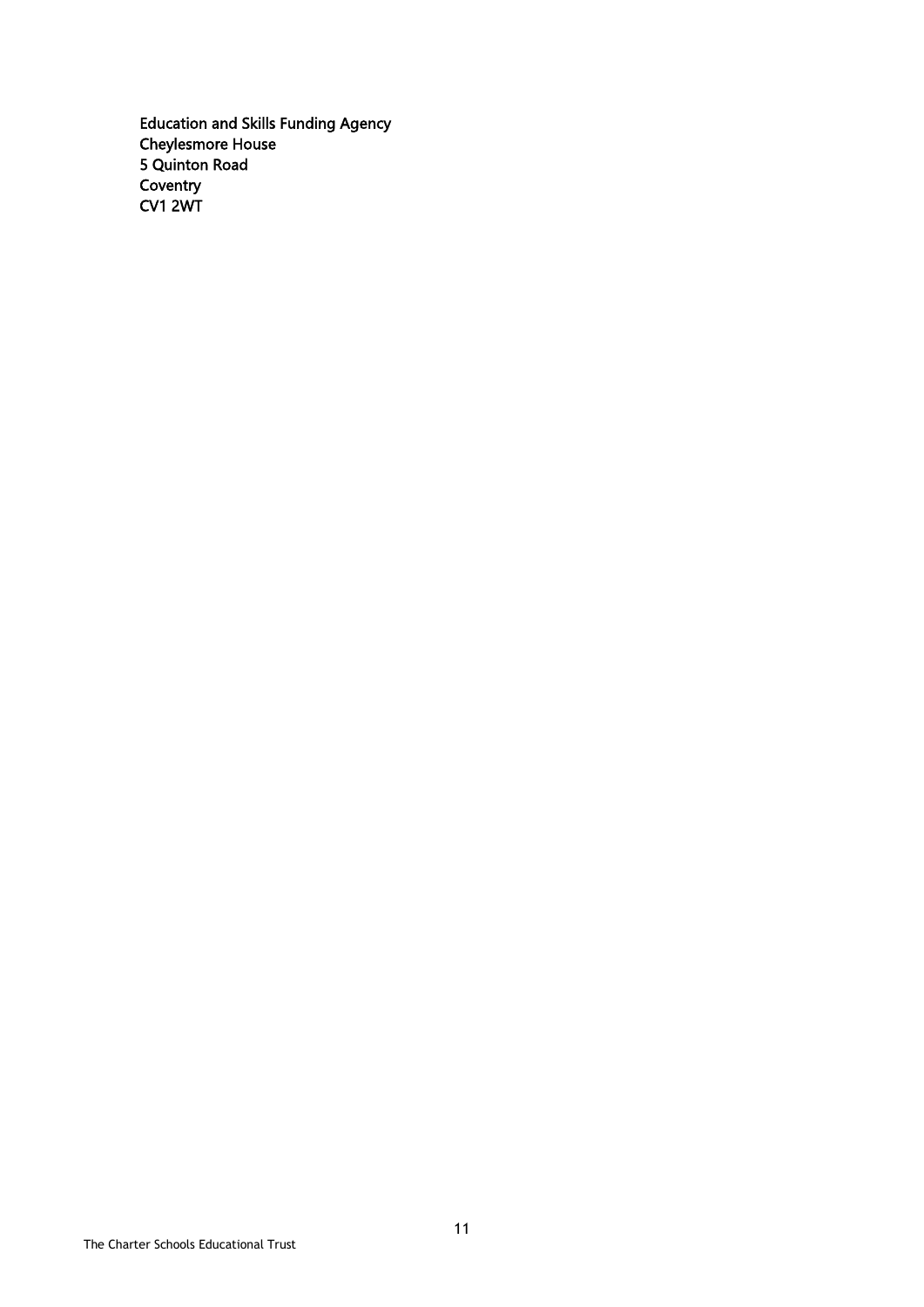## Part 2: Concerns or complaints from other persons

Part 1 of this complaints policy applies only to complaints made by parents or carers of current registered pupils of schools within the Trust. However, the Trust wishes to work closely with other members of the local community and will deal with their concerns and complaints as follows:

- 1 Stage 1 a concern regarding a school or its operations may be made to any member of staff. That member of staff will attempt to resolve the matter immediately or may, if appropriate, refer the matter to their line manager or member of the senior leadership team (SLT) who is best placed to deal with the concern. It is expected that most concerns will be responded to orally or in writing within five school days. If a longer period is required, you will be kept informed of the progress of the investigation.
- 2 Stage 2 where a concern is not resolved at stage 1, or you wish your concerns to be dealt with immediately as a formal complaint, you should put your complaint in writing and send this to the Headteacher of the relevant school to investigate. The Headteacher may delegate the task of investigation and/or responding to the complaint to a member of SLT or may escalate the complaint straight to stage 3. A formal response to the complaint will usually be provided within ten school days of receipt of the letter of complaint although if a longer period is required to respond, you will be kept updated.
- 3 Stage 3 if you are not satisfied with the response at stage 2, you may request a review by writing to the Clerk of the local governing body of the school. You should write to the Clerk within ten school days of receipt of the letter at stage 2. Requests received outside of this time frame will only be considered if exceptional circumstances apply. The Clerk will arrange for a Governor to consider the complaint alone or may convene a complaints committee on the same terms as set out in Part 1 of this complaints policy. The decision at this stage will usually be sent to you within twenty school days of receipt of the request for a review. The decision at stage 3 exhausts the school's complaints procedure.

Concerns or complaints regarding the Headteacher/Executive Headteacher or CEO, or the Trust as a whole should be referred direct to S Varcoe, Head of Trust Governance, at [svarcoe@tcset.org.uk](mailto:svarcoe@tcset.org.uk) or by post to The Charter Schools Educational Trust, Jarvis Road, London SE22 0EE who will arrange for the stages above to be considered by an appropriate person.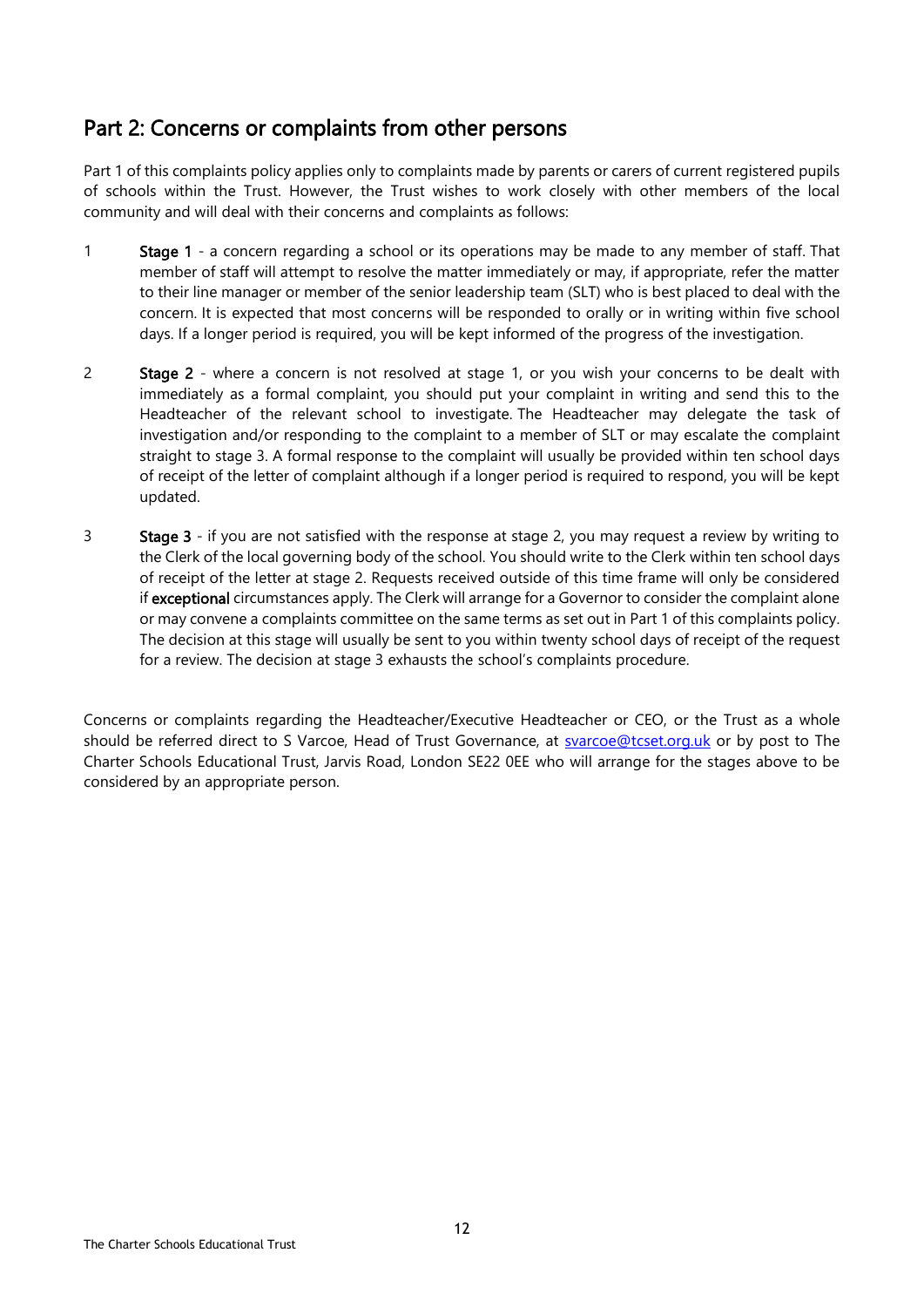## Part 3: Unreasonably persistent complainants and unreasonable complainant behaviour

There are rare circumstances where we will deviate from the Complaints Procedure set out in Parts 1 and 2. These include, but are not necessarily limited to:

- where the complainant's behaviour or language towards staff, members of the local governing body or Trustees is abusive, offensive, discriminatory or threatening;
- where the complaint's behaviour is hindering our consideration of complaints and/or the proper running of the school because of the frequency or nature of the complainant's contact, such as, if the complainant:
	- refuses to articulate their complaint or specify the grounds of a complaint or the outcomes sought by raising the complaint, despite offers of assistance
	- − refuses to co-operate with the complaint's investigation process
	- − refuses to accept that certain issues are not within the scope of the complaint's procedure
	- − insists on the complaint being dealt with in ways which are incompatible with the complaint's procedure or with good practice
	- introduces trivial or irrelevant information which they expect to be taken into account and commented on
	- − raises large numbers of detailed but unimportant questions, and insists they are fully answered, often immediately and to their own timescales
	- − makes unjustified complaints about staff who are trying to deal with the issues, and seeks to have them replaced
	- − changes the basis of the complaint as the investigation proceeds
	- − seeks an unrealistic outcome, such as the inappropriate dismissal of staff
	- − makes excessive demands on school time by frequent, lengthy and complicated contact with staff regarding the complaint in person, in writing, by email and by telephone while the complaint is being dealt with
	- knowingly provides falsified information
	- publishes unacceptable information on social media or other public forums
- where the complainant's complaint is clearly frivolous, vexatious and/or has patently insufficient grounds. The Office of the Independent Adjudicator defines the characteristics of a 'frivolous' or 'vexatious' complaint as:
	- − complaints which are obsessive, persistent, harassing, prolific, repetitious
	- − insistence upon pursuing unmeritorious complaints and/or unrealistic outcomes beyond all reason
	- insistence upon pursuing meritorious complaints in an unreasonable manner
	- − complaints which are designed to cause disruption or annoyance
	- − demands for redress that lack any serious purpose or value
- where the complainant's complaint is the same, similar to or based on the same facts of a complaint which has already been considered in full.

In these circumstances, we may:

inform the complainant that their behaviour is unacceptable or unreasonably persistent and ask them to change it;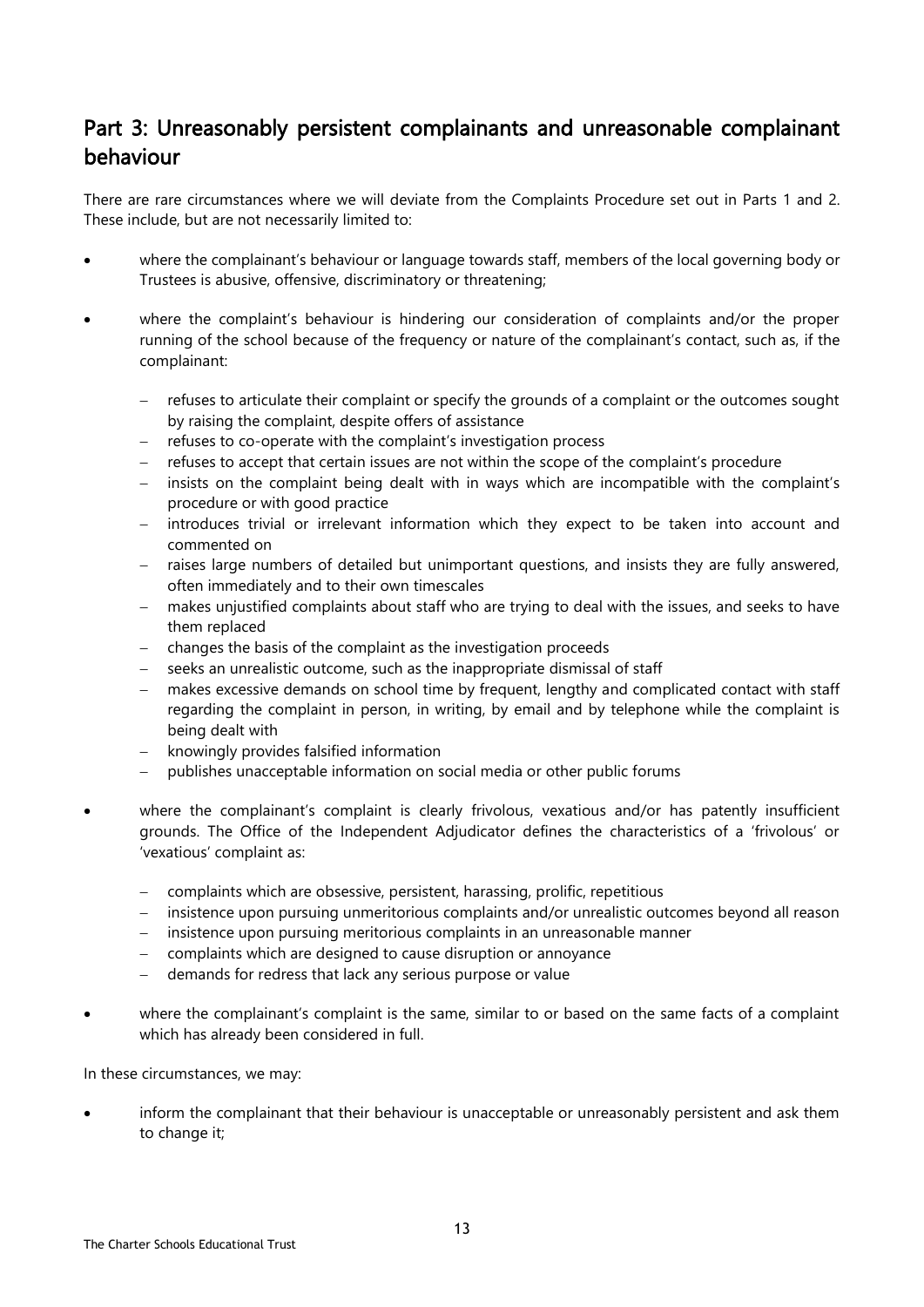- restrict the complainant's access to the school e.g. requesting contact in a particular form (for example, letters only), requiring contact to take place with a named person only, restricting telephone calls to specified days and times or banning the complainant from the school's premises. Any such arrangements will be reviewed after six months;
- conduct the Complaints Committee on the papers only i.e. not hold a hearing;
- refuse to consider the complaint and, where Part 1 of this procedure applies, refer the complainant directly to Stage 4.

In all cases we will write to tell the complainant why we believe their behaviour is unacceptable or unreasonably persistent, what action we are taking and the duration of that action.

We may take the decision not to respond to any further correspondence where:

- we have taken every reasonable step to address the complainant's concerns
- the complainant has been given a clear statement of our position and their options and
- the complainant contacts us repeatedly, making substantially the same points each time

The case for ceasing further correspondence is stronger where:

- letters, emails, or telephone calls are often or always abusive or aggressive or make insulting personal comments about or threats towards staff
- we have reason to believe the complainant is contacting us with the intention of causing disruption or inconvenience

Where the behaviour is so extreme that it threatens the immediate safety and welfare of staff, members of the local governing body or Trustees, we will consider other options, for example reporting the matter to the police or taking legal action. In such cases, we may not give the complainant prior warning of that action.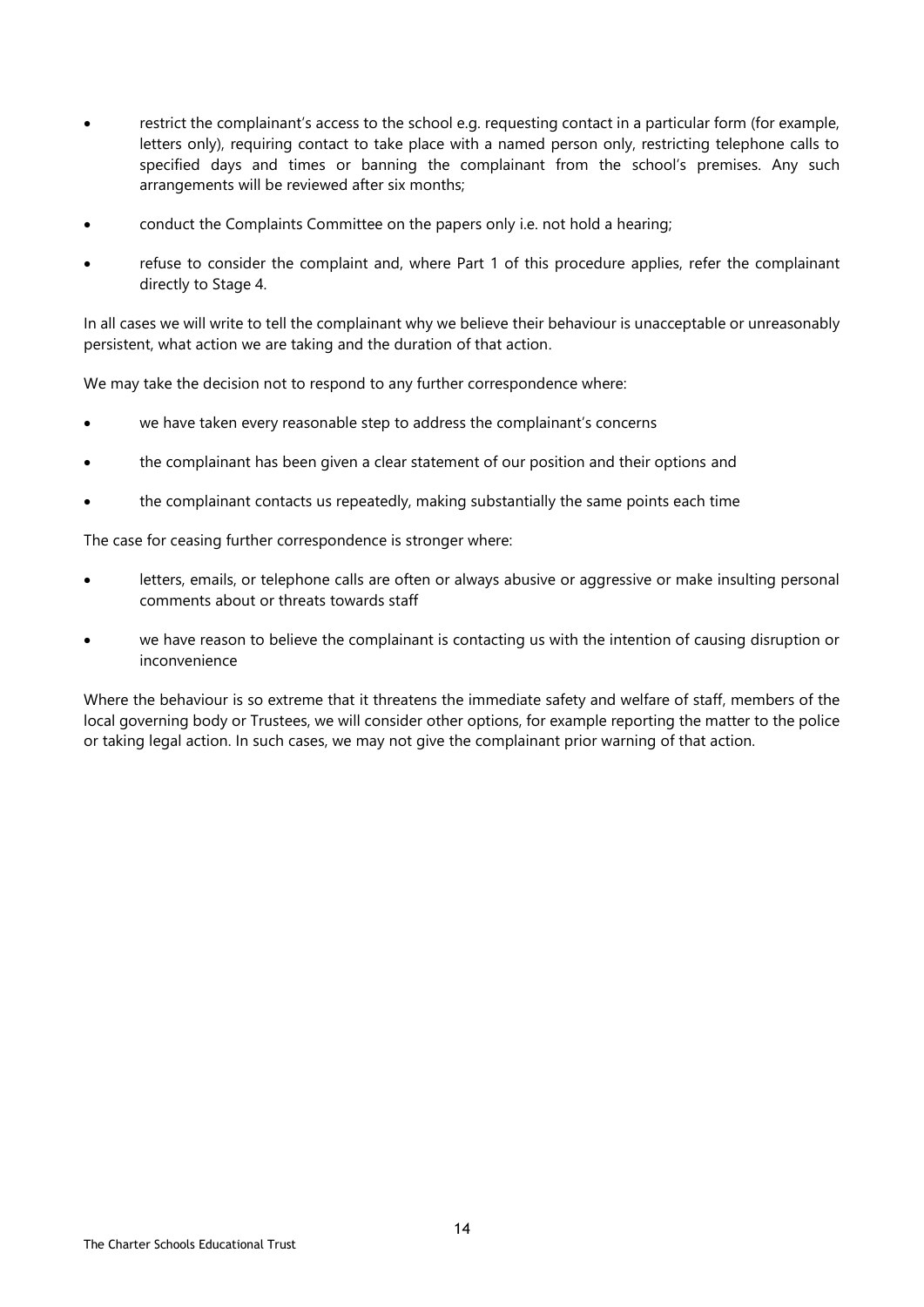## Part 4: Complaint campaigns

For the purposes of this policy, a complaint campaign is defined as a complaint from three or more separate individuals (whether or not connected with a school or the Trust) which are all based on the same subject.

Depending on the subject in question, we may deviate from the procedure set out in this policy and instead:

- send a template response to all complainants and/or
- publish a single response on the school/Trust's website (as applicable)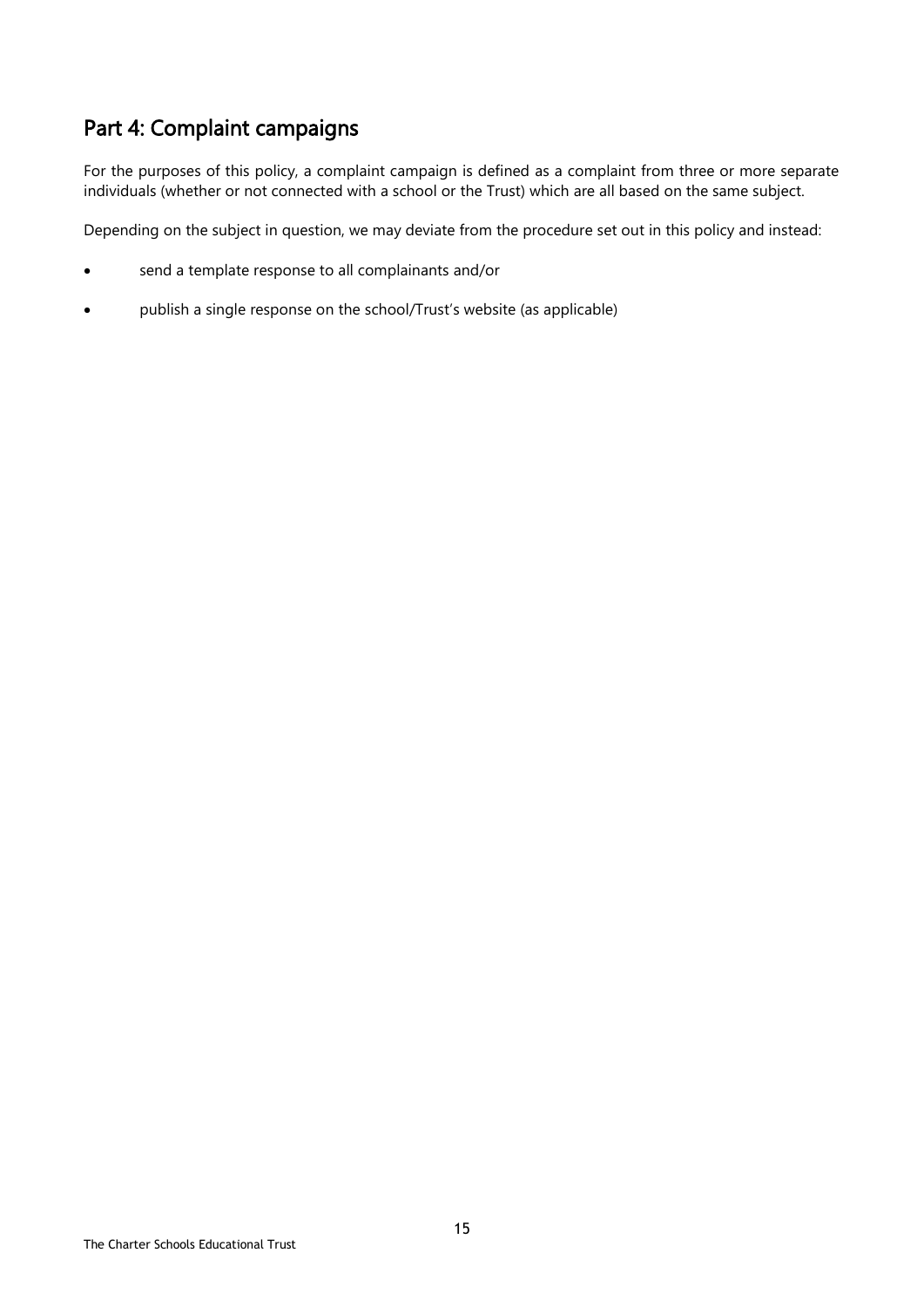#### Annex 1

#### Matters excluded from scope of this policy

| <b>Excluded Matters</b>                   | Signposting                                                                                                            |
|-------------------------------------------|------------------------------------------------------------------------------------------------------------------------|
| Admissions                                | The process for challenging admissions decisions is set out in                                                         |
|                                           | our admissions policy in accordance with relevant statutory<br>guidance.                                               |
| Child protection matters                  | Complaints about child protection matters are handled under                                                            |
|                                           | our child protection and safeguarding policy and in accordance                                                         |
|                                           | with relevant statutory guidance. If you have serious concerns,                                                        |
|                                           | you may wish to contact the local authority designated officer                                                         |
|                                           | (LADO) who has local responsibility for safeguarding or the                                                            |
| Exclusions                                | Multi-Agency Safeguarding Hub (MASH).<br>The process for challenging exclusions decisions is set out in the            |
|                                           | DfE's statutory guidance and information can be found at                                                               |
|                                           | https://www.gov.uk/school-discipline-exclusions/exclusions                                                             |
| National Curriculum content               | Please<br>contact<br>Department<br>Education<br>the<br>for<br>at                                                       |
|                                           | www.education.gov.uk/contactus                                                                                         |
| School re-organisation proposals          | Where concerns are not adequately addressed by the trust,<br>complaints can be raised directly with the Department for |
|                                           | Education.                                                                                                             |
| Complaints about services provided by     | Providers should have their own complaints procedure to deal                                                           |
| other providers who may use school        | with complaints about service. Please contact them direct.                                                             |
| premises or facilities                    |                                                                                                                        |
| Staff grievances                          | Complaints from staff will be dealt with under the school's<br>internal grievance procedures.                          |
| Staff conduct                             | Certain complaints about staff may need to be dealt with under                                                         |
|                                           | the school's internal disciplinary procedures, if appropriate.                                                         |
|                                           | Complainants will not be informed of any disciplinary action                                                           |
|                                           | taken against a staff member as a result of a complaint.                                                               |
|                                           | However, the complainant will be notified that the matter is<br>being addressed.                                       |
| Special<br>Statutory<br>of<br>assessments | Concerns about statutory assessments of special educational                                                            |
| <b>Educational Needs (SEN)</b>            | needs should be raised directly with the local authority.                                                              |
| Whistleblowing                            | We have an internal whistleblowing procedure for all our                                                               |
|                                           | employees, including temporary staff and contractors.                                                                  |
|                                           | The Secretary of State for Education is the prescribed person for                                                      |
|                                           | whistle-blowers in education who do not want to raise matters                                                          |
|                                           | direct with their employer. Referrals can be made at:                                                                  |
|                                           | www.education.gov.uk/contactus.                                                                                        |
|                                           | Volunteer staff who have concerns should complain through the                                                          |
|                                           | school's complaints procedure. You may also be able to                                                                 |
|                                           | complain direct to the Department for Education (see link                                                              |
|                                           | above), depending on the substance of the complaint                                                                    |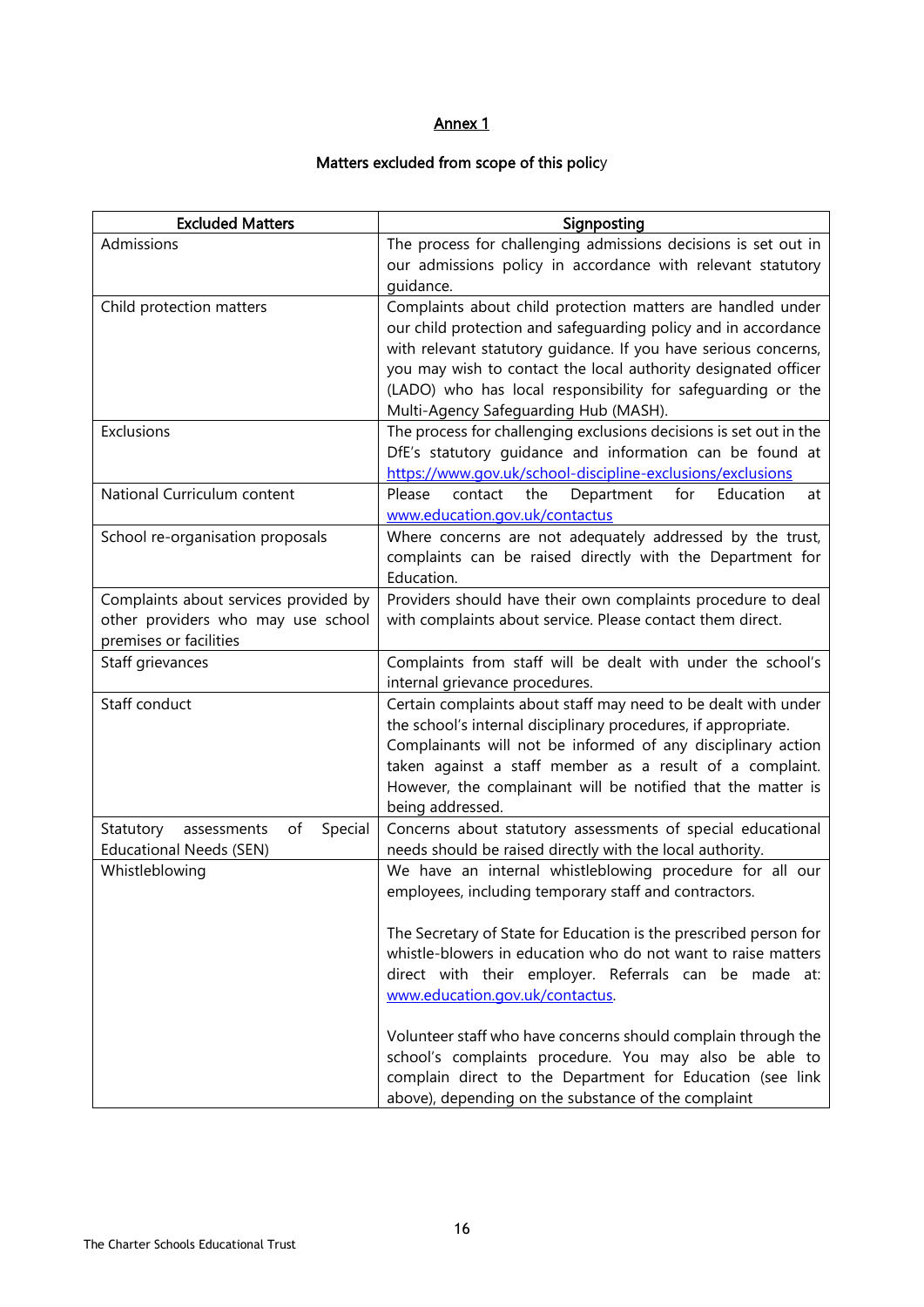## Annex 2 Complaints Form

| Your name:                                                                    |                       |
|-------------------------------------------------------------------------------|-----------------------|
| Pupil's name:                                                                 |                       |
| Name of School the pupil attends:                                             | Class or Tutor Group: |
| Your relationship to Pupil:                                                   |                       |
| Your address and postcode:                                                    |                       |
| Your daytime telephone number:                                                |                       |
| Your evening telephone number:                                                |                       |
| Your email address:                                                           |                       |
| Your complaint is: (if you have more than one complaint, please number these) |                       |
|                                                                               |                       |
|                                                                               |                       |
|                                                                               |                       |
|                                                                               |                       |
|                                                                               |                       |
|                                                                               |                       |
| What action have you already taken to try and resolve your complaint(s)?      |                       |
| (Who did you speak to and what was the response and or actions taken?)        |                       |
|                                                                               |                       |
|                                                                               |                       |
|                                                                               |                       |
|                                                                               |                       |
|                                                                               |                       |
|                                                                               |                       |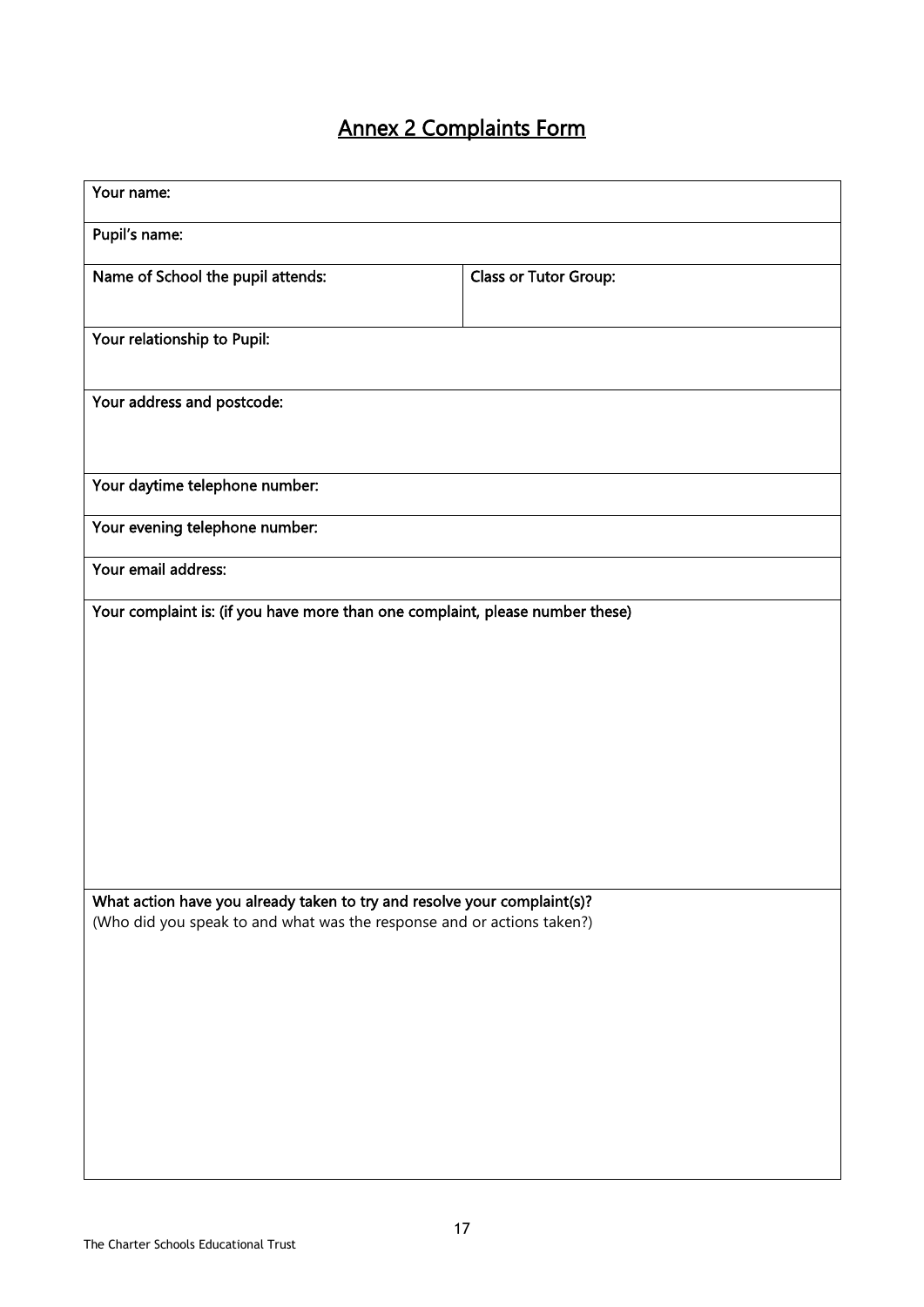What would you like as an outcome from your complaint(s)?

Are you attaching any paperwork? If so, give details here:

Your signature……………………………………………………… Date …………………

All functions of the complaint's procedure must adhere to the requirements of the Data Protection Act 2018 and the Freedom of Information Act 2000.

Please complete and return to the school (or Trust) office in a sealed envelope addressed to the Headteacher , Clerk of the local governing body or Clerk to the Trustees (as appropriate).

Office use

Date received …………………………………………………………

Date acknowledgement sent …………………………………………

Responsible member of staff ………………………………………………………..